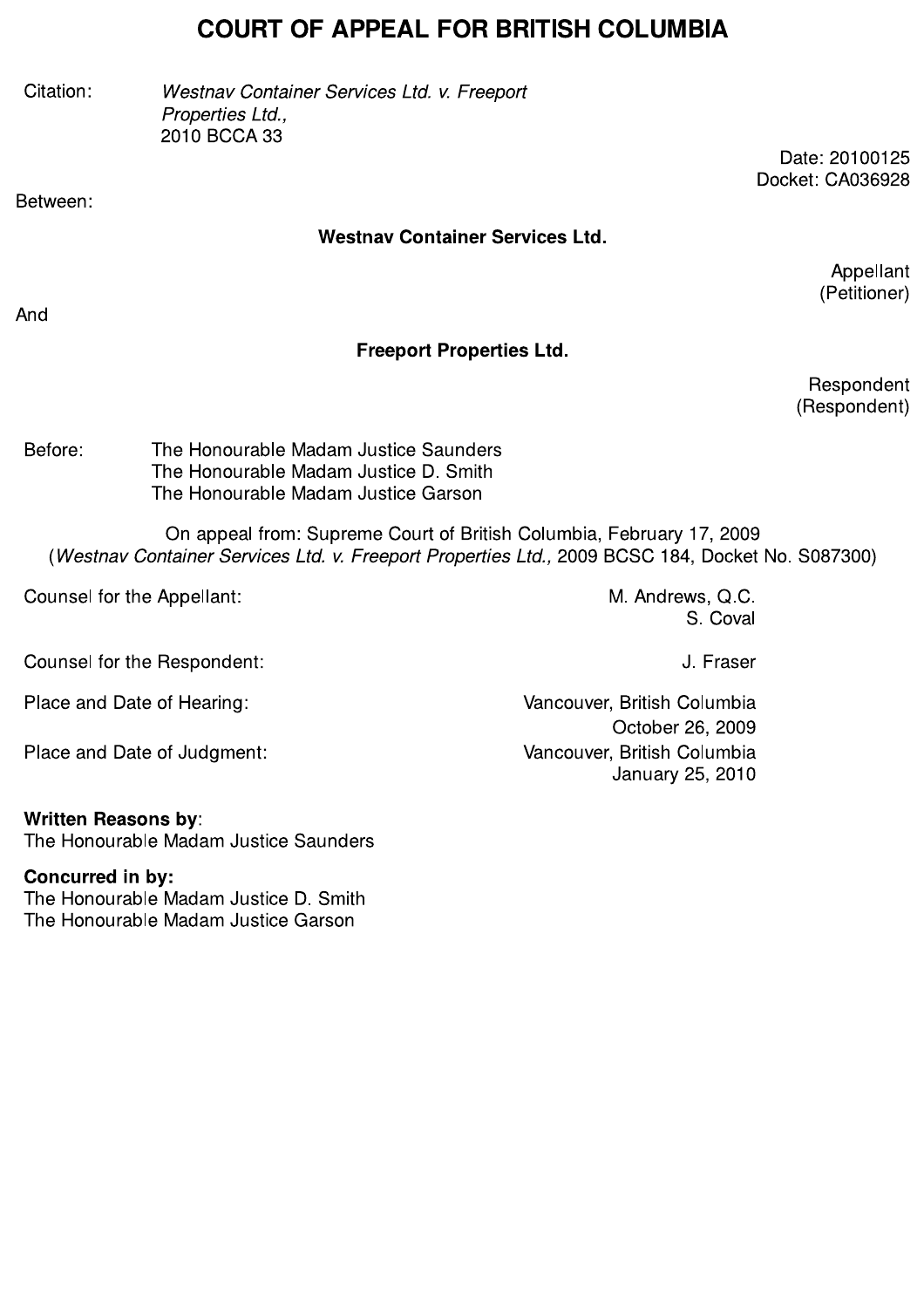#### Reasons for Judgment of the Honourable Madam Justice Saunders:

At issue is the jurisdiction of an arbitrator to issue a corrected award. The corrected award confirmed  $[1]$ the original decision while deleting portions of the award that discussed an erroneous fact and supplementing the discussion of the basis of the award. The Supreme Court of British Columbia dismissed a petition to quash the award, and that dismissal is appealed to this Court.

 $[2]$ The arbitration was conducted under the *Commercial Arbitration Act*, R.S.B.C. 1996, c. 55, to settle the fair market rent for a property leased by the appellant Westnav Container Services Ltd. The property, near the Fraser Surrey Docks, was leased by the owner to the respondent Freeport Properties Ltd., and subleased to Westnay. Westnay exercised a right to renew the sublease in December 2004, extending the lease through January 2019.

 $[3]$ Disputes arose between Westnay and Freeport and were settled by an agreement remitting the determination of rent, on the basis of fair market value, to arbitration.

 $[4]$ The arbitration was held in April 2008 before Mr. Leon Getz, Q.C. Each party presented expert evidence tendered by an appraiser. The appraiser called by Westnay, Mr. Dybyig, described the premises as generally poor; the appraiser called by Freeport, Mr. Johnston, described the premises as fair to average. The arbitrator stated he was inclined to the assessment of the Westnav tendered appraiser.

The appraisers utilized different methods in determining the fair market rental value of the property.  $[5]$ The appraiser called by Westnav employed a method described as "rate-times-value" method, and estimated the fair market rent at \$282,500 per year. The appraiser called by Freeport used a "direct comparison" approach and estimated the fair market rent at about \$740,000 per year.

 $[6]$ The arbitrator accepted the direct comparison method used by the appraiser called by Freeport, but not his conclusion as to the fair market rental value. The arbitrator found the fair market rent to be \$660,000 per year.

The direct comparison approach required the arbitrator to review the comparability of other [7] properties. In his analysis the arbitrator mistakenly said the rent for a property known as the Ewen property was \$4.38 per square foot for the building. In fact that rent represented the rent for both the building and the land.

 $[8]$ In light of this error, Westnav applied to the arbitrator for correction of "what appears to be an accidental or arithmetical error in paras. 90 to 94 of the Award", or alternatively for clarification pursuant to s. 27 of the Act. Freeport contended the award should remain as it was, arguing the error could make no difference to the original award.

 $[9]$ On September 17, 2008 the arbitrator released the corrected award. The covering letter acknowledged the error, but stated that the decision as to rent was the same. The corrected award deleted the mention of the Ewen property from the analysis and included fresh passages explaining the original conclusion. Westnav characterizes the additional explanation as an alternate explanation. Freeport characterizes it as an expanded explanation.

Westnav objected to the arbitrator's actions. It sought, by petition, a declaration that the arbitrator  $[10]$ had exceeded his powers by amending the award to correct an error, a declaration the arbitrator had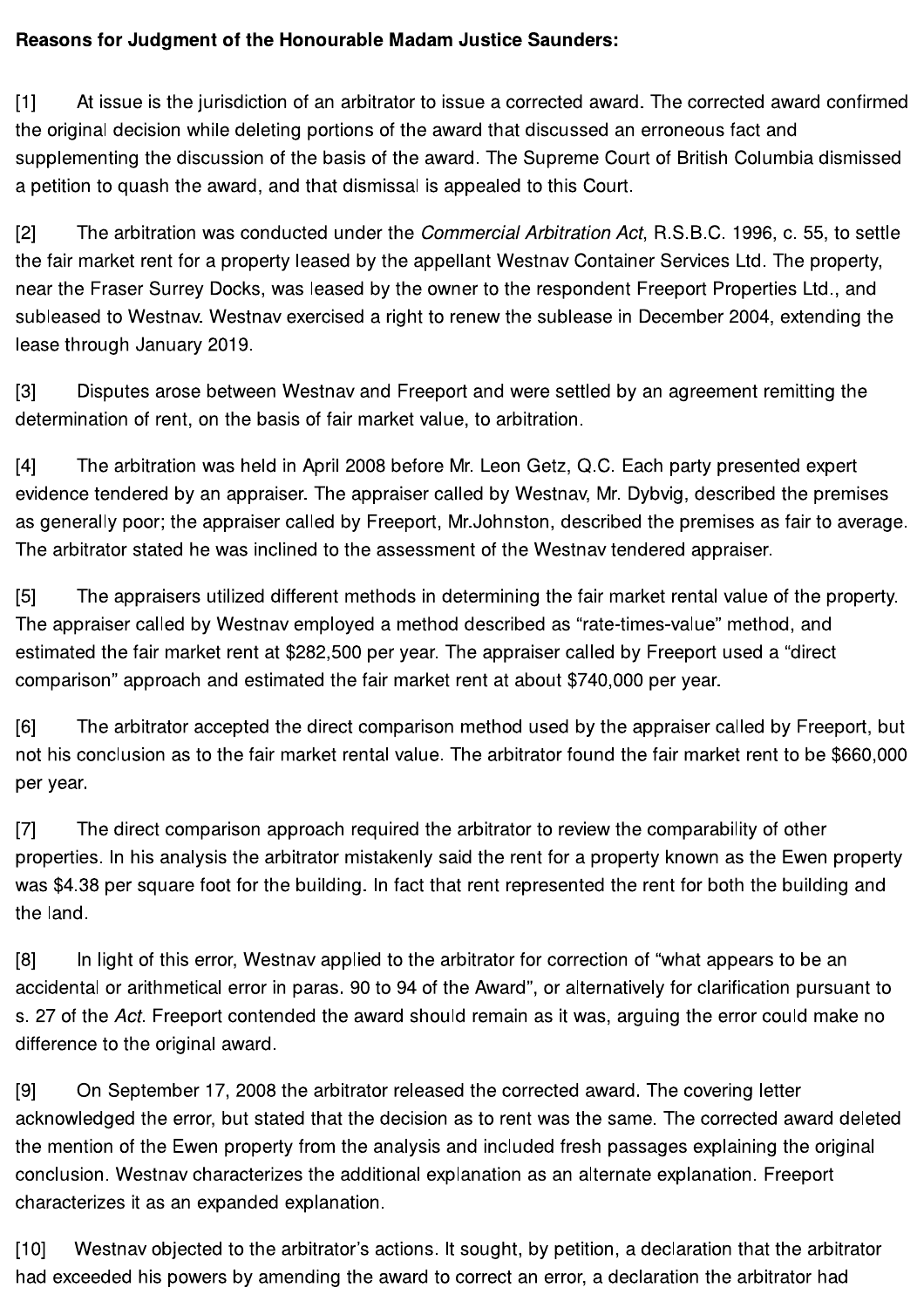committed an arbitral error by failing to observe the rules of natural justice when amending the award, and an order in the nature of *certiorari* setting aside the award and ordering a new arbitration before a new arbitrator.

Mr. Justice Silverman dismissed the petition. He concluded the arbitrator had not engaged in new  $[11]$ analysis, but rather had clarified his original reasoning as permitted by s. 27 of the Act, and thus had not exceeded his jurisdiction. He held, further, the arbitrator had not violated principles of natural justice. He concluded there was therefore no basis on which to set the award aside.

Westnav appeals from the order dismissing its petition. It contends Mr. Justice Silverman erred in  $[12]$ law in finding the arbitrator had not exceeded his powers under the Commercial Arbitration Act to correct errors, and in finding the process comported with the principles of natural justice.

#### The Commercial Arbitration Act

- The arbitrator relied upon s. 27 of the Act. That section provides:  $[13]$ 
	- 27 (1) On the application of a party or on the arbitrator's own initiative, an arbitrator may amend an award to correct
		- (a) a clerical or typographical error,
		- (b) an accidental error, slip, omission or other similar mistake, or
		- (c) an arithmetical error made in a computation.

(2) An application by a party under subsection (1) must be made within 15 days after the party is notified of the award.

(3) An amendment under subsection (1) must not, without the consent of all parties, be made more than 30 days after all parties have been notified of the award.

(4) Within 15 days after being notified of the award, a party may apply to the arbitrator for clarification of the award.

(5) On an application under subsection (4), the arbitrator may amend the award if the arbitrator considers that the amendment will clarify it.

(6) Within 30 days after receiving the award, a party may apply to the arbitrator to make an additional award with respect to claims presented in the proceedings but omitted from the award, unless otherwise agreed by the parties.

 $[14]$ By definition in s. 1 the award is both the result and the reasons:

"award" means the decision of an arbitrator on the dispute that was submitted to the arbitrator and includes

- (a) an interim award,
- (b) the reasons for the decision, and
- (c) any amendments made to the award under this Act;
- $[15]$ A party may apply to the Supreme Court of British Columbia to set aside an award under s. 30:
	- 30 (1) If an award has been improperly procured or an arbitrator has committed an arbitral error, the court may
		- (a) set aside the award, or
		- (b) remit the award to the arbitrator for reconsideration.
		- (2) The court may refuse to set aside an award on the grounds of arbitral error if
			- (a) the error consists of a defect in form or a technical irregularity, and
			- (b) the refusal would not constitute a substantial wrong or miscarriage of justice.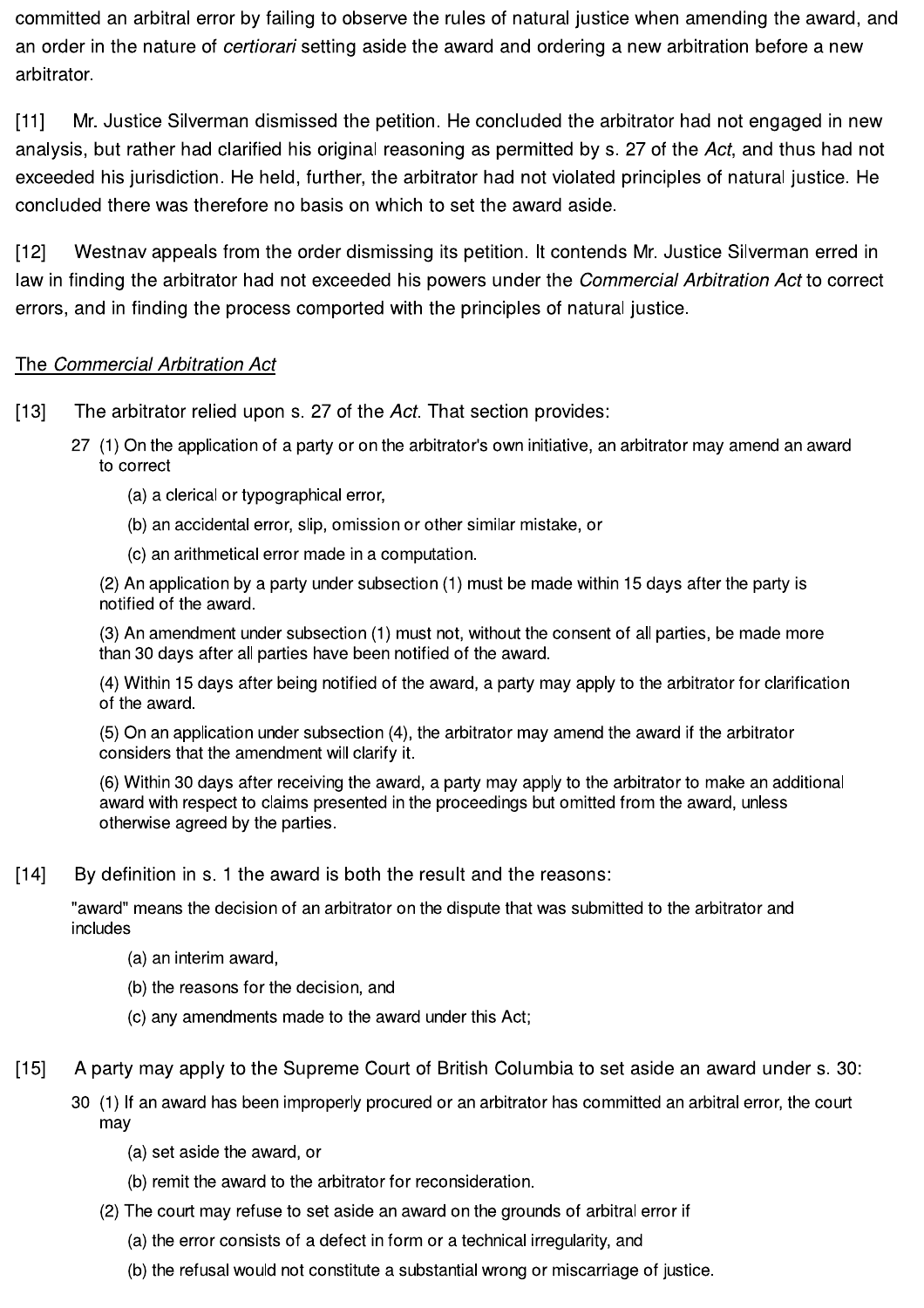(3) Except as provided in section 31, the court must not set aside or remit an award on the grounds of an error of fact or law on the face of the award.

 $[16]$ "Arbitral error", referred to in s. 30, is defined in s. 1:

> "arbitral error" means an error that is made by an arbitrator in the course of an arbitration and that consists of one or more of the following:

- (a) corrupt or fraudulent conduct;
- (b) bias:
- (c) exceeding the arbitrator's powers;
- (d) failure to observe the rules of natural justice;

### **Discussion**

#### $\mathbf 1$ . Jurisdiction

Westnav complains that the corrected award removes all reference to the Ewen property in Part  $1171$ Nine of the original award and inserts a new section discussing properties not referred to in the arbitrator's original analysis in place of reference to that property. It contends the arbitrator was permitted to correct the ruling to deal with his misstatement of the rent of the Ewen property but was not permitted by the Act to remove his reliance on the Ewen property rent as a comparable, having relied upon it in the original award. It submits that in deleting the fact of his reliance upon it, the arbitrator deleted something that is not in error (his reliance), and so acted beyond his jurisdiction. Nor was he empowered by the Act, says Westnay, to alter the balance of his analysis.

 $[18]$ Freeport agrees the arbitrator made an accidental error regarding the Ewen property rent, but says it was open to him to both correct the error (by deleting it) and to clarify the basis of his award by explaining that the erroneously described comparable, the Ewen property, was not the foundation for the award. It characterizes the corrected award as saying the arbitrator did not rely upon the Ewen property in the original award, and says the arbitrator, having said he had omitted to explain how he reached his decision on value in the first instance, was entitled to explain how he arrived at the valuation. Freeport says this discussion is within the powers of an arbitrator set out in s. 27. It submits the challenge is more akin to an allegation that the arbitrator has backfilled his reasons "to support a knowingly incorrect result" and so would seem to be more a complaint of arbitral error under (a) of the s. 1 definition (corrupt or fraudulent conduct), than of exceeding the arbitrator's powers or failing to observe the rules of natural justice referred to in (c) and (d) of that definition. Freeport urges us to put trust in the arbitrator, and to conclude his "corrections" are in the nature of correcting an accidental slip (s. 27(1)) and clarification (s. 27(5)).

The question is both one of characterizing the nature of the changes to the award made by the  $[19]$ arbitrator, and of interpreting the statute to determine the scope of an arbitrator's authority after an arbitration award is published. It is not, with respect, a matter of trusting the arbitrator. Nor is it a matter of his integrity, which is unquestionably high. Rather, it is, objectively, a question of where the permissible boundary of change is, so as to preserve the integrity of commercial arbitration and to keep the arbitrator within his role as contemplated by the Legislature.

Prior to passage of the Act in 1996 the ability of an arbitrator to alter the face of the decision was  $[20]$ limited to the traditional slip rule, which allows correction of accidental slips, omissions and clerical errors. Interpretation of the Arbitration Act, which had remained much the same from its initial passage in 1893, prohibited an arbitrator from clarifying an award once it was published, on the basis the arbitrator was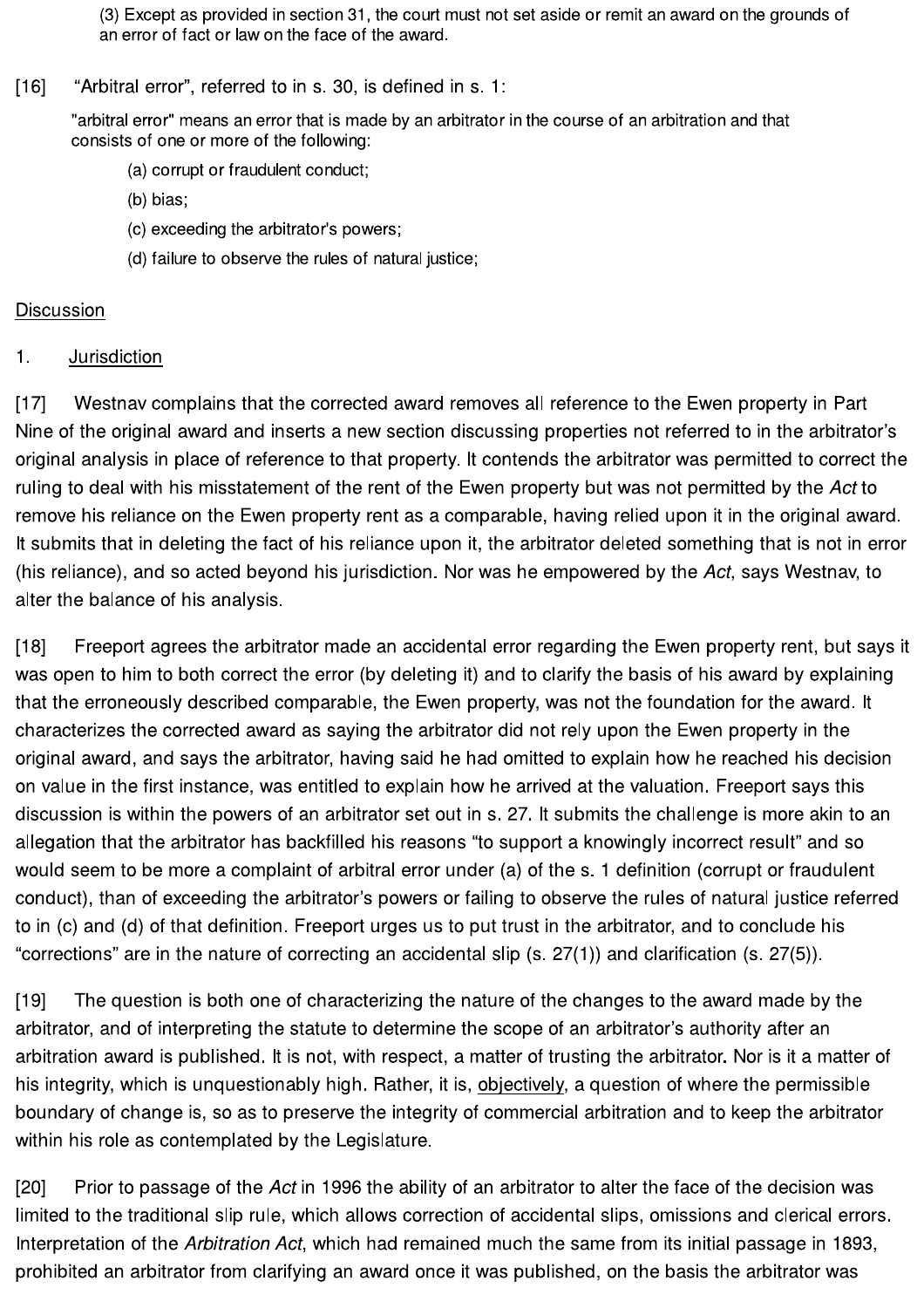functus officio. Any re-working of an award could be done only after application to a court and an order remitting the matter to the arbitrator. See, for example, Gulf Islands Intermediate and Personal Care Society v. Hospital Employees' Union Local No. 180, [1984] B.C.J. No. 184 (B.C.S.C.).

In 1986, in a comprehensive rewriting of the regulatory framework for commercial arbitration as part  $[21]$ of a bid to make commercial arbitration a more attractive dispute resolution process, provision was made for clarification of an award by an arbitrator.

In other jurisdictions, though the model is not identical, the trend in legislation and jurisprudence  $[22]$ also has been to give more scope for post-award alterations by an arbitrator. Thus, for example, in Mutual Shipping Corp. of New York v. Bayshore Shipping Co. of Monrovia ("The Montan"), [1985] 1 All. E.R. 520 (C.A.); Gannet Shipping Limited v. Eastrade Commodities Inc., [2002] 1 Lloyd's Rep. 713 (Q.B. - Comm. Ct); and AHT v. Tradigrain, [2002] 2 Lloyd's Rep. 512 (Q.B.), the courts discuss the scope of an arbitrator's jurisdiction to remedy an error in an award as part of the slip rule.

In Mutual Shipping Corp., Sir John Donaldson M.R. addressed the distinction in the slip rule  $[23]$ between a clerical error and an error arising from an accidental slip or omission, and an intended decision which the arbitrator later accepts as erroneous, saying at p. 526:

The High Court slip rule (RSC Ord 20, r 11), which is similarly worded, was considered only recently by this court in R. v. Cripps, ex p Muldoon [1984] 2 All ER 705, [1984] QB 686. We there pointed out the width of the power, but also drew attention to the fact that it does not enable the court to have second thoughts (see [1984] 2 All ER 705 at 711-712, [1984] QB 686 at 697).

It is the distinction between having second thoughts or intentions and correcting an award of judgment to give true effect to first thoughts or intentions, which creates the problem. Neither an arbitrator nor a judge can make any claim to infallibility. If he assesses the evidence wrongly or misconstrues or misappreciates the law, the resulting award or judgment will be erroneous, but it cannot be corrected either under s 17 or under Ord 20, r 11. It cannot normally even be corrected under s. 22. The remedy is to appeal, if a right of appeal exists. The skilled arbitrator or judge may be tempted to describe this as an accidental slip, but this is a natural form of self-exculpation. It is not an accidental slip. It is an intended decision which the arbitrator or judge later accepts as having been erroneous.

[Emphasis added.]

 $[24]$ In Gannet Shipping Ltd. the court permitted the arbitrator not only to correct an agreed error, but also to correct the order of costs which followed upon the original incorrect conclusion. Langley J. said at para. 24:

... The authorities draw distinctions between errors affecting the expression of the tribunal's thought (which can be corrected) and errors in the tribunal's thought process (which cannot) and to not permitting corrections to reflect "second thoughts". I do not think such distinctions are material in the present context. Granted an error in the amount of the award was properly corrected, I do not think these principles preclude the tribunal from addressing the question whether the corrected figure may reveal other errors. If an error properly falls to be corrected, how it is to be corrected and its consequences is always likely to involve some new consideration.

[Emphasis added.]

In AHT v. Tradigrain the court considered s. 57 of the Arbitration Act 1996 (U.K.), 1996, c. 23, a  $[25]$ provision in substance much like our s. 27. The section permits an arbitrator to "correct an award so as to remove any clerical mistake or error arising from an accidental slip or omission or clarify or remove any ambiguity in the award". The court concluded that inadequate rationale or incomplete reasons would require clarification, and that such clarification is permitted under the arbitration scheme. The court held that issuing further reasons, where reasons are incomplete, and providing reasons, where none are given, can be within the jurisdiction of an arbitrator. However AHT does not deal with the question of an arbitrator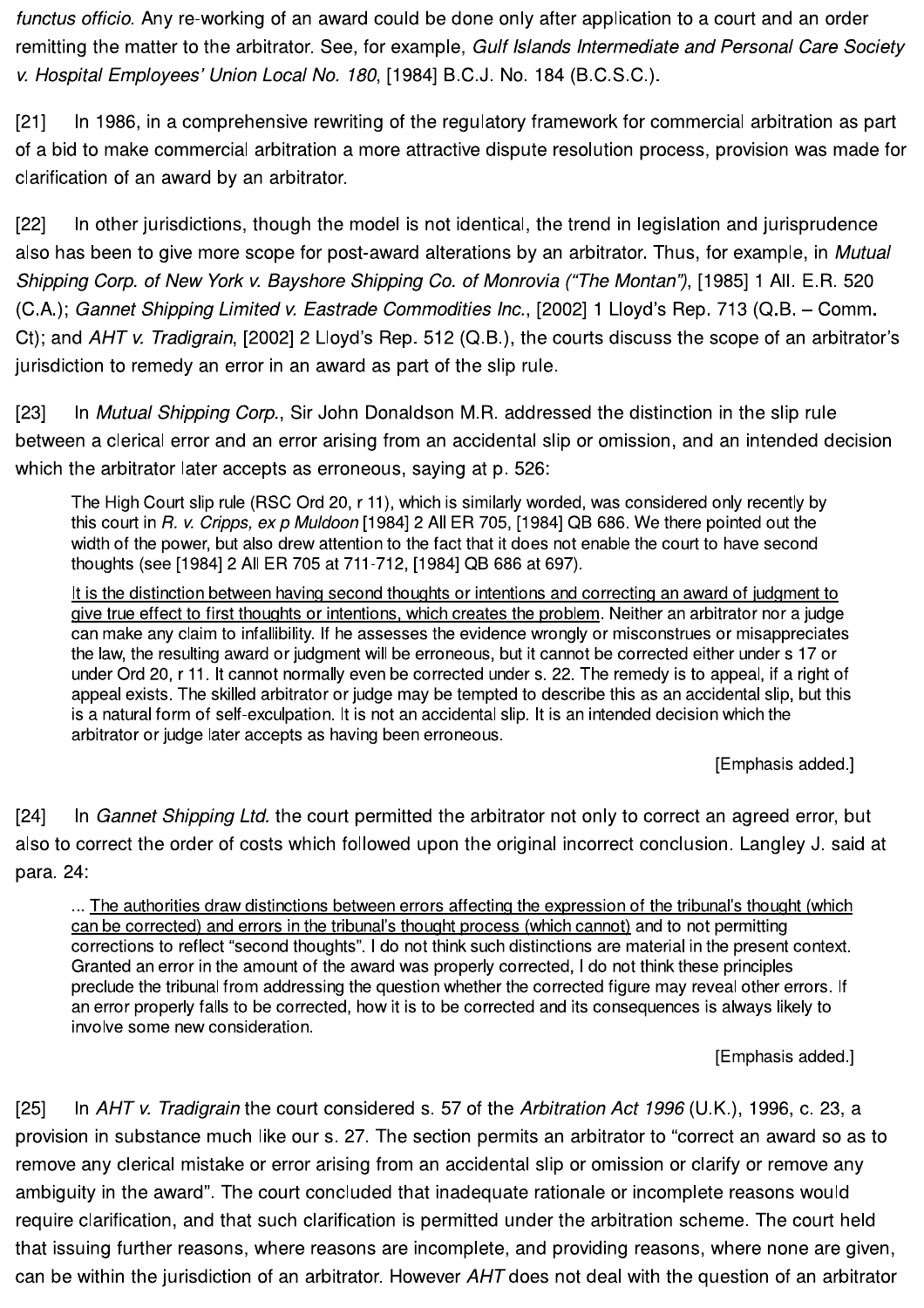resiling from reasoning earlier set out.

 $[26]$ Westnay contends that under our Act an arbitrator should be subject to the same limitation on correction of his thought process. Further it submits that the provision allowing the Arbitrator to clarify the award does not permit the arbitrator to substantially re-write his rationale for the decision which, it says, he did in this case. The appellant urges us to conclude the changes made in the corrected award are corrections in the tribunal's thought processes – second thoughts, as it were.

 $[27]$ Freeport contends the arbitrator was within his jurisdiction in clarifying the award by setting out more fully his reasoning process, and did not cross the line described in these cases.

 $[28]$ Section 27, in permitting correction of accidental errors and slips, and in permitting clarification, contemplates amendment of an original award through change to the reasons for the decision, whether or not the change affects the result. Yet there is a line between permitted correction and clarification, and alteration that strays into the thought processes. The distinction drawn in Mutual Shipping Corp. and Gannet Shipping Ltd. between expression of the tribunal's first thoughts, and corrections that reflect second thoughts, is equally applicable here. While the expanded language in s. 27 from the provisions of the former legislation is intended to assist with finality of the arbitration process and limit applications that bounce the final determination between the arbitrator and the courts, it does not contemplate any shift of the well understood prohibition, founded in the concept of functus officio, against subsequent alterations in either the thought processes or the basis of the award. Such amendments step beyond correction of an accidental slip or error, and beyond clarification. Indeed the word "clarification" implies adherence to the same thought processes, but with more precise expression of the thought.

 $[29]$ By appealing, Westnav assumes the task of persuading us the judge erred in law in his analysis, or reached a conclusion not supported by the record before him.

 $[30]$ In stating the applicable principles on the issue of jurisdiction and distinguishing between correcting expression and having second thoughts, the judge correctly referred to the distinction discussed in Gannet Shipping Ltd. and Mutual Shipping Corp., and adopted the statement of the principle in J. Kenneth McEwan, Q.C. & Ludmila B. Herbst, Commercial Arbitration in Canada: A Guide to Domestic and International Arbitrations (Aurora, Ont.: Canada Law Book, 2008) at 9-50 - 9-51:

Authorities draw a distinction between errors affecting the expression of the tribunal's thought (which can be corrected) and errors in the tribunal's thought process (which cannot) and do not permit corrections to reflect "second thoughts".

... If the arbitrator assesses the evidence wrongly or misconstrues or misappreciates the law, the resulting award or judgment will be erroneous, but it cannot be corrected as an accidental slip or omission. The remedy is to appeal, if a right of appeal exists.

I am, however, respectfully of the view that in spite of reference to the correct principles, the judge  $[31]$ erred by imputing to the arbitrator a view of the relevance of the Ewen property to his original thinking not expressed by the arbitrator, and by failing to consider the objective view of the events.

I consider it to be of assistance to refer directly to the two awards. The original award was structured  $[32]$ in thirteen parts. The first eight described the issues, the property, the evidence of valuation adduced by both parties and their responses to each other's case, including correct references to the Ewen property. Analysis of the material before him started in Part Nine, entitled "CONCLUSIONS AS TO MARKET RENT FOR LEASED PREMISES", leading with this line:

 $[81]$ Given the state of the evidence and in particular the contrasting approaches and opinions of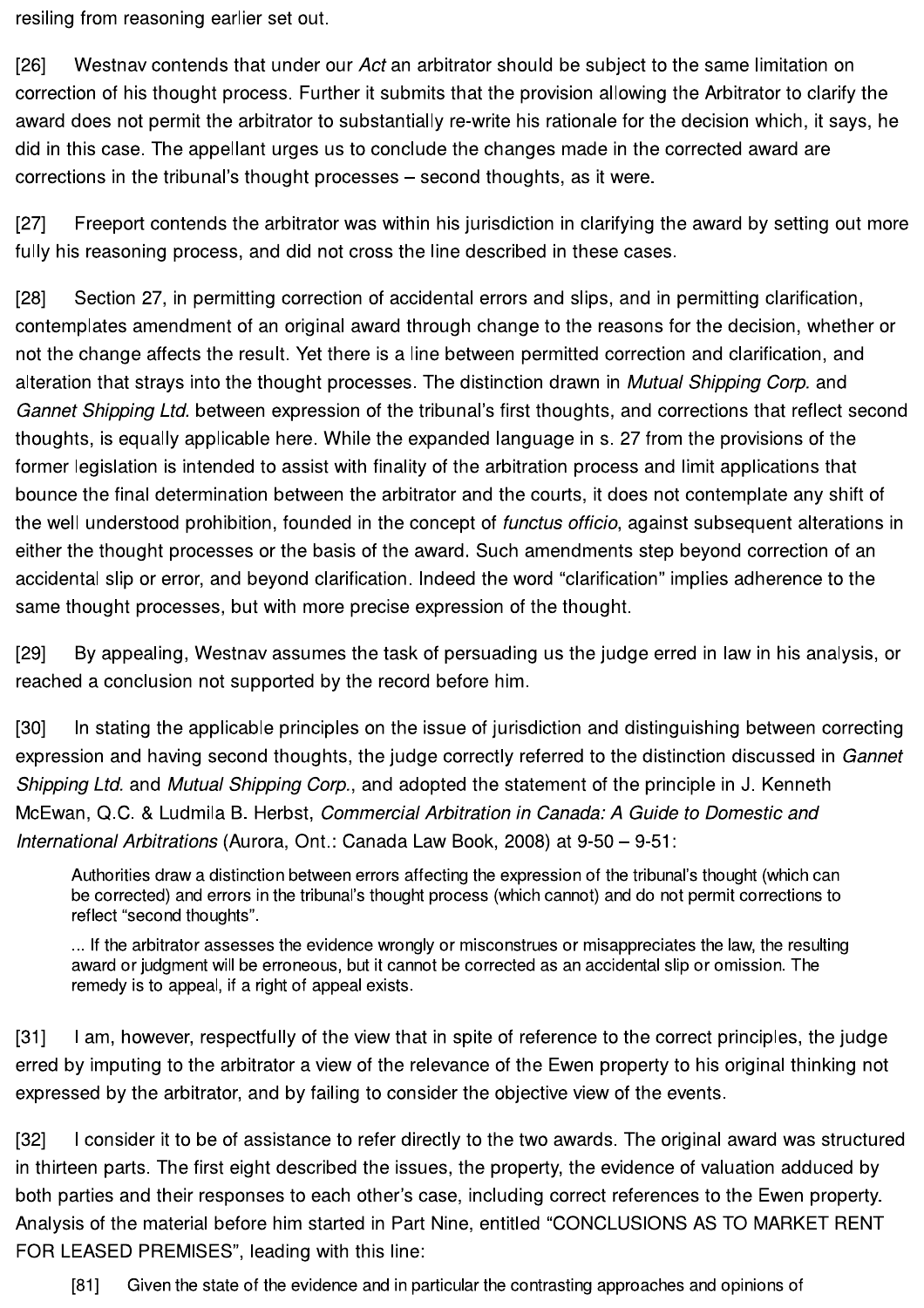Messrs. Dybvig and Johnston, it seems virtually inescapable that in essence I must choose between their respective approaches...

The arbitrator made his choice known later in Part Nine:  $[33]$ 

> $[84]$ I have come to the conclusion, on balance and taking account of Westnav's criticisms, that Mr. Johnston has the better view on this and that the indices that in the end he relies on [footnote deleted] can fairly and without distortion and for the reasons that he gave be considered comparables...

 $[34]$ The arbitrator then said he did not agree, however, with that appraiser's final opinion as to value, and went on to express his own conclusions. Under the heading "Building value" the arbitrator discussed two properties that had been advanced as comparables, the Topco property (in his para. 89) and the Ewen property (in his para. 90). As to the Topco property, the arbitrator found the appraiser's "seemingly heavy reliance" upon it to support his valuation was not justified. The arbitrator then said as to the Ewen property, wrongly referring to the rent as for the building only:

It was common ground between Mr. Johnston and Mr. Dybvig that, at least in terms of size, site  $[90]$ coverage, building quality and rail access, the Ewen Avenue property is comparable to the Leased Premises; and both of them seemed to agree that the \$3.75 per square foot building rental rate in effect there as at July 1, 2006 was low as a guide to the market rent of the building component of the Leased Premises and required upward adjustment. As indicated, in 2005 the building rent effective as of October 1, 2006 for that property was fixed at \$4.38. Mr. Johnston, as I have said, [footnote deleted] considered Ewen Avenue significantly inferior to the Leased Premises. My own view is that he has exaggerated the relative merits and demerits of Ewen Avenue as compared to those of the Leased Premises.

[Emphasis added.]

 $[35]$ The arbitrator then concluded:

> $[91]$ Making the best judgment that I can of the information in evidence, I have reached the conclusion that the fair market rent for the building component of the Leased Premises, was \$5.35.

 $[36]$ From there, still in Part Nine of his award, the arbitrator went on to value canopies and the surrounding land, concluding:

In summary, then, I conclude that the market rental value for the Leased Premises as at July 1,  $[94]$ 2006 was:

| <b>Building</b> | 64,057 sq. ft  | \$5.35 | \$342,705    |
|-----------------|----------------|--------|--------------|
| Canopies        | 21,701 sq. ft  | \$3.00 | \$65,103     |
| Land            | 290,133 sq. ft | \$0.87 | \$252,415    |
| TOTAL*          |                |        | \$660,223.00 |

rounded

In the result the fair market rental value of the Leased Premises for the five year term from July 1, 2006 to June 30, 2011 is \$3,300,000.

In his ruling on the application to correct or clarify the award, the arbitrator said:  $[37]$ 

Since paragraph [90] is the only place in this section of the Award in which any reference is made  $[13]$ to the Ewen Avenue lease, deleting it might appear to respond comprehensively to Mr. Coval's point. I think, however, that this is a superficial view of that point – which goes, rather, to my apprehended reliance on Ewen Avenue as the principal basis for my conclusion.

I can understand how a reader might form that view. It is clear, in retrospect, that this section of the  $[14]$ Award simply fails to explain how and why I reached my conclusion as to building value.

As a result, the mere removal of paragraph [90] is not enough. If it is removed, the components of  $[15]$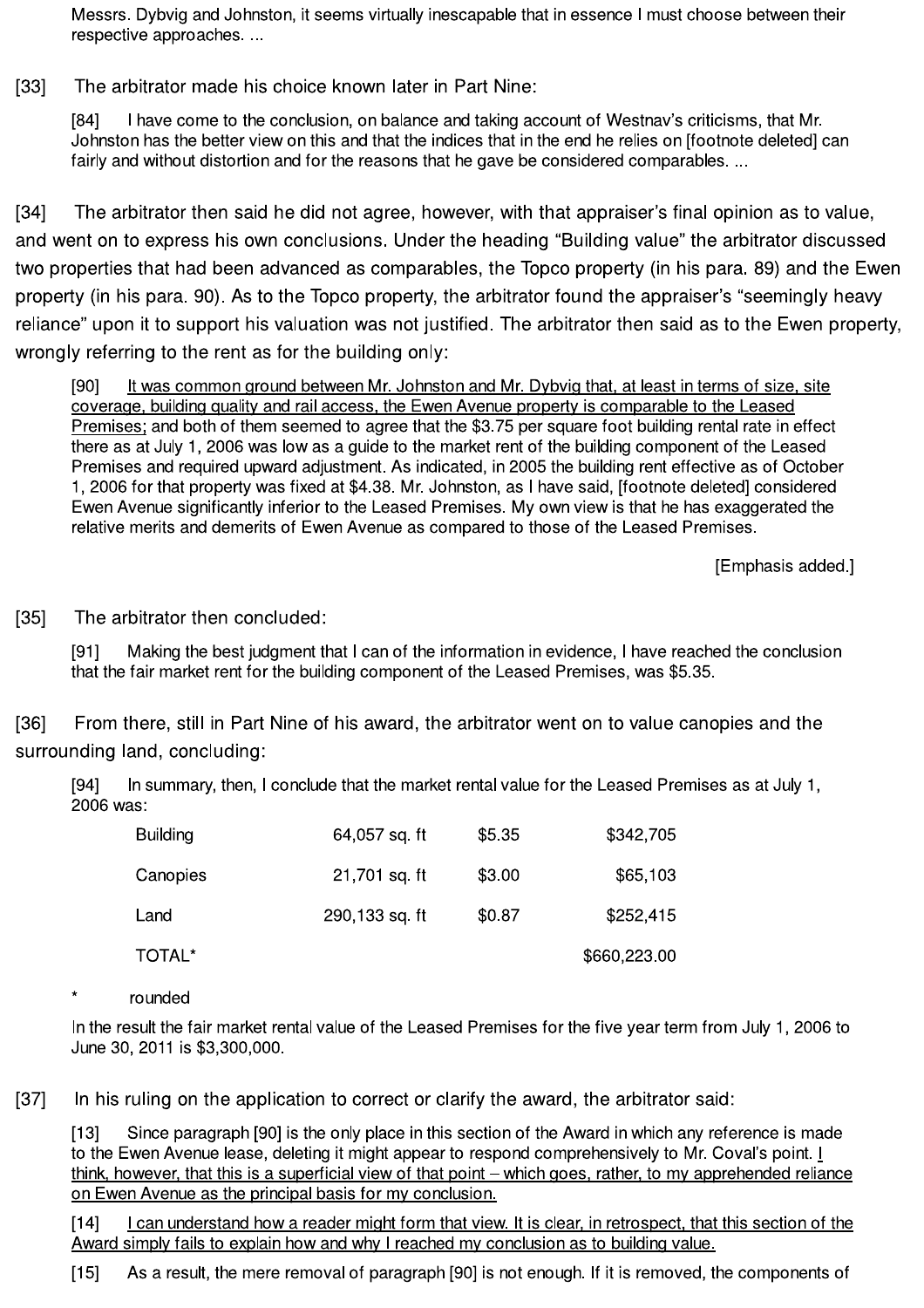this section are:

- $(a)$ an observation concerning the condition of the building (paragraph [88]);
- $(b)$ a reservation about the weight attributed by Mr. Johnstone to the Topco lease (paragraph  $[89]$ ; and
- a statement of my conclusion that the fair market rent for the building component was  $(c)$ \$5.35 (paragraph [91]).

While the conclusion in paragraph [91] is perhaps not technically a non sequitur it is certainly not  $[16]$ explained by paragraphs [88] and [89]. In this sense this section of the Award is simply defective. It fails to provide what the parties have a right to expect and an arbitrator must deliver, namely, a reasoned decision Ifootnote deleted]. I acknowledge the failure. I cannot think of a creditable explanation for it.

[Emphasis added.]

 $[38]$ The arbitrator then deleted para. 90 of the original award, rewrote the two previous paragraphs and supplemented the award with eight paragraphs discussing the Topco property and other properties referred to in the summary of evidence. He made no reference at all to the Ewen property in this discussion.

 $[39]$ In reviewing this trail of writing the judge said:

> I am satisfied that the Correction Ruling in this case is the type of clarification contemplated by s.  $[53]$ 27. It is a clarification of the Arbitrator's reasoning in the original Award. He did not embark upon a new analysis or rationale. He acknowledged in the ruling that the building value component of the Award had been inadequately explained, and he proceeded to make it more understandable. He indicated that the reasoning in the Correction Ruling is not a new analysis. I am satisfied that this is so.

> $[54]$ The Arbitrator could have simply deleted the word "building" from paragraph 90 and permitted everything else to remain as it was. I accept that his reason for not doing so was because he felt compelled to provide the comprehensive analysis of his reasoning, which he acknowledges should have been present in the original Award.

The Arbitrator changed nothing from the Award. He simply augmented it to fill in a gap in his  $[55]$ analysis by explaining how he determined building rent in the first place.

 $[56]$ The Correction Ruling provides supplemental reasons to the Award. Supplemental reasons are not the same as changed reasons.

 $[40]$ The trial judge then found that the Ewen property was not the principle factor in the reasoning of the arbitrator's original award, and that the valuation was based on all the information in the evidence, not just that particular site.

 $[41]$ With respect, I do not consider it can be said, as the judge did in para. 55, that the arbitrator changed nothing in his award.

 $[42]$ The arbitrator deleted, in the discussion as to valuation in his corrected ruling, all reference to one of only two properties he had originally specifically referred to in his comparative analysis. While it is correct to say, as the judge did at para. 58, that the arbitrator referred in para. 91 of the original award to "the information in evidence" and thus broadly recognized the body of evidence before him, this ignores the specific reference to the property. It must be taken by the reference to the Ewen property in para. 90 of the original award that the evidence of this property was material to the decision. It was not open to the arbitrator, in my view, to simply delete all reference to evidence which was sufficiently cogent to him as to comparability that he made prominent mention of it in the original award.

 $[43]$ Objectively, the appearance is that the arbitrator has changed his mind as to the comparability of the subject property to the Ewen property. I do not understand the arbitrator to deny that he originally considered the Ewen property comparable to the property in issue. If the Ewen property was reasonably comparable, the fact that the rent was for both land and buildings would be relevant to valuation.